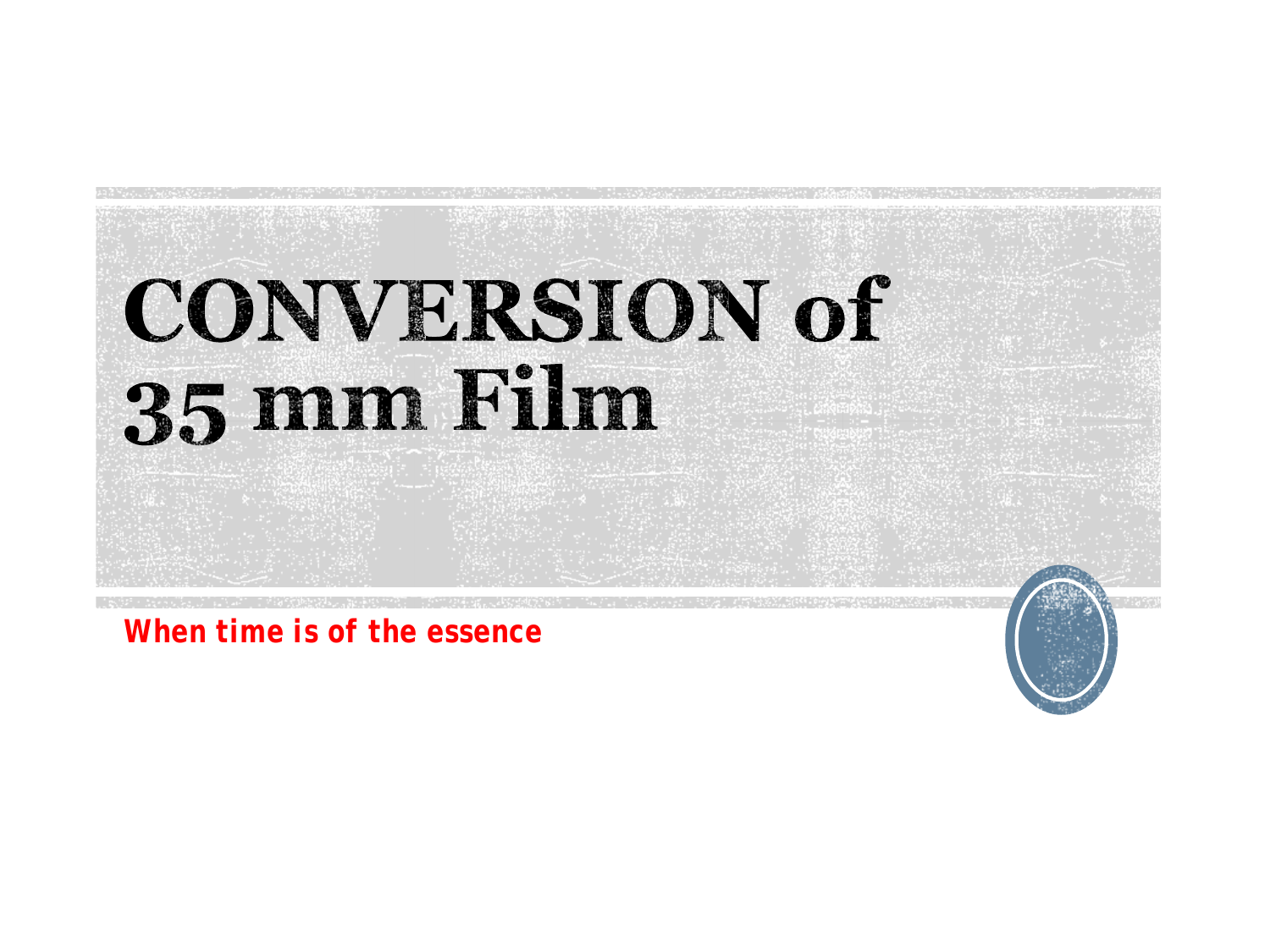## **History of 35mm** film:

The 35 mm film width, originated as 1 3**⁄** <sup>8</sup> inches in size and was introduced in 1892 by William Dickson and Thomas Edison, using 120 film stock supplied by George Eastman.(1)

35mm film offered 16 frames per foot of film.(2)

In the 19th and 20th century, 13 mm to 75 mm film was most commonly used for motion pictures and chemical still photography. This was the most cost effective medium.

The 21st century introduced us to the "Digital era" and 35mm and magnetic reel to reel is no longer a sustainable option







1. *["Half Frame Cameras".](http://www.subclub.org/shop/halframe.htm) subclub.org. Retrieved April 18, 2018.*

2. Hummel, Rob (ed). *[American Cinematographer Manual](https://en.wikipedia.org/wiki/American_Cinematographer_Manual)*, 8th edition. ASC Press: Hollywood, 2001. Retrieved on April 20, 2018

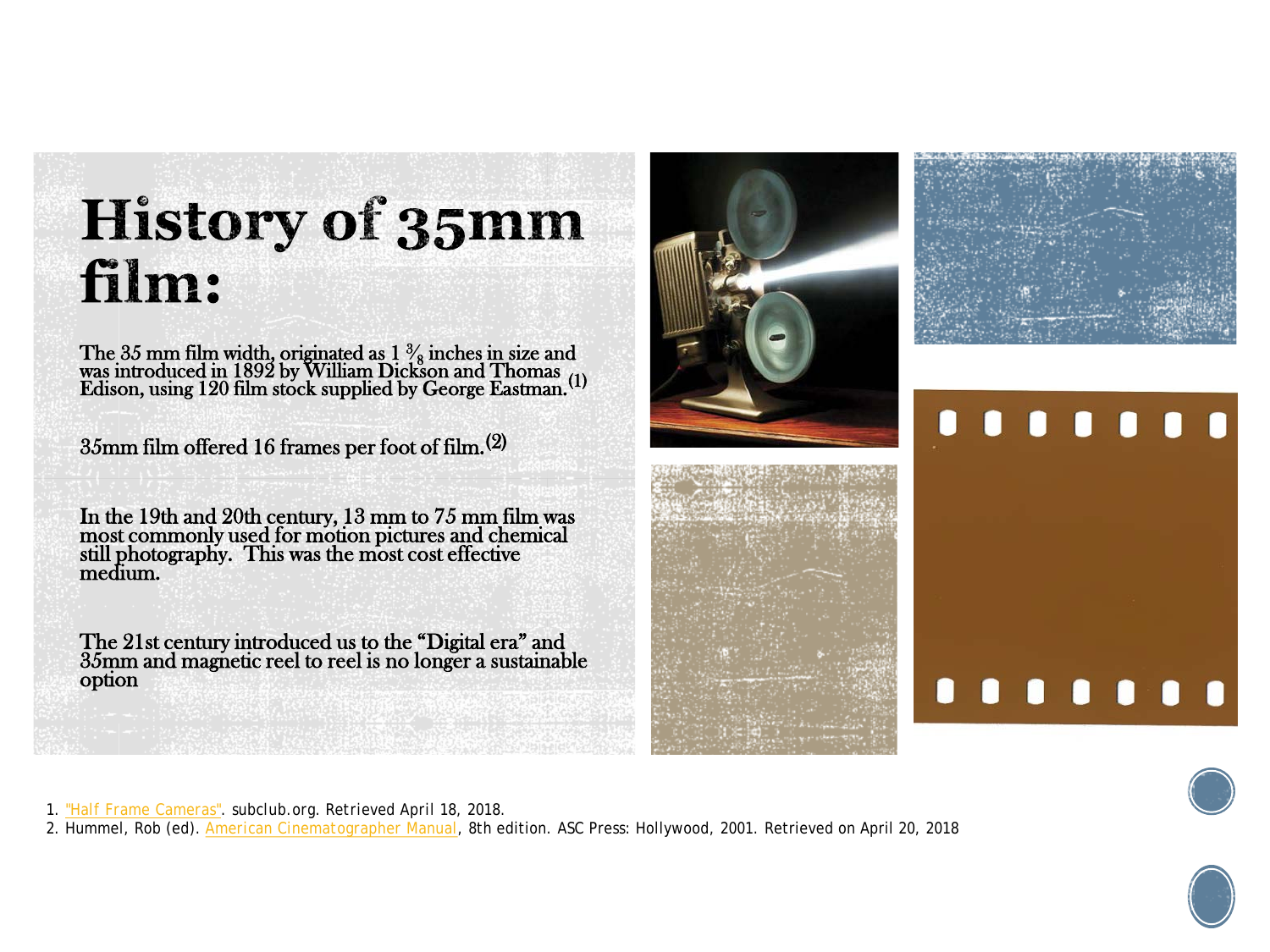

## **What the City Clerk's Archives** did with the 35mm film...